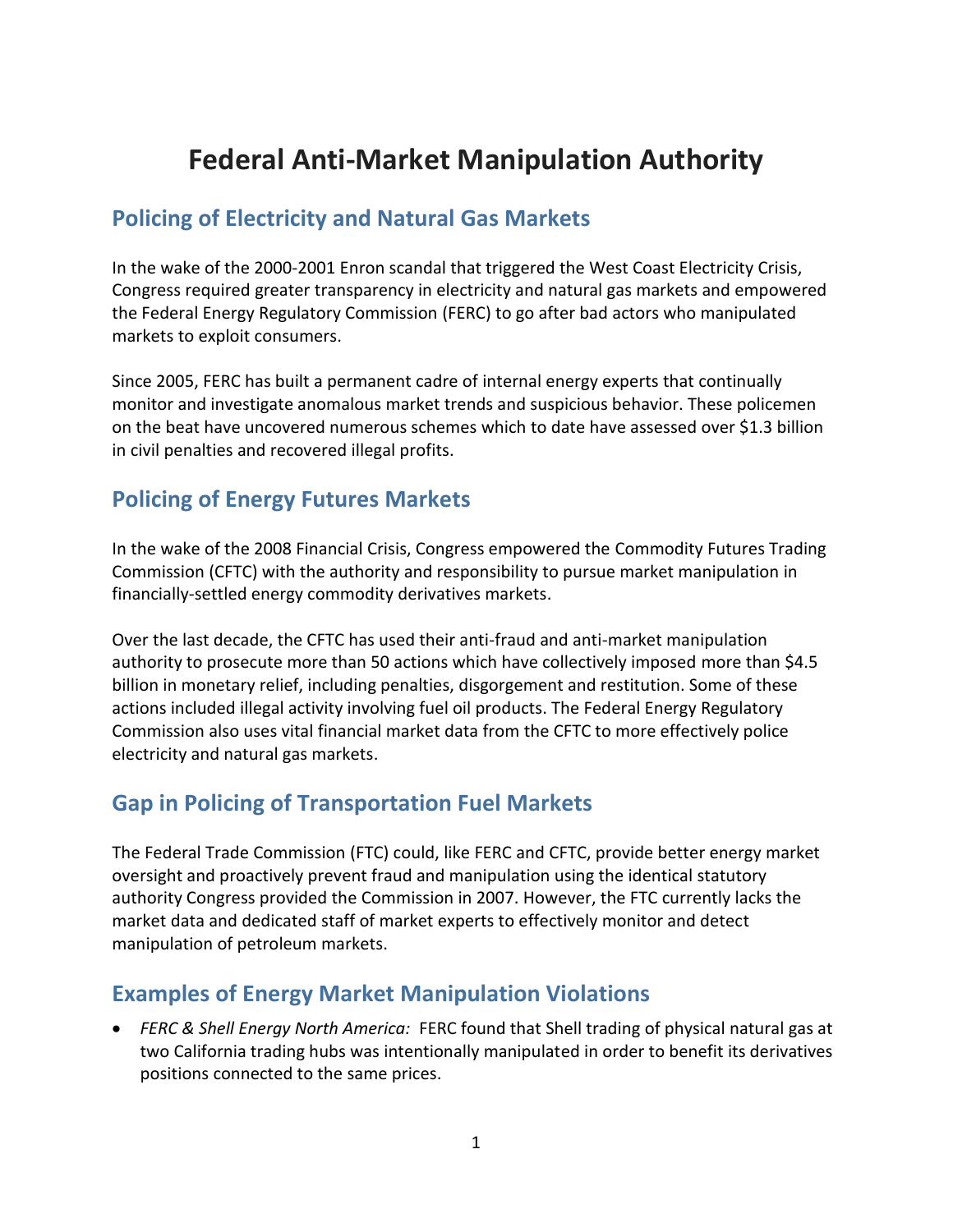- *FERC & Vitol et al:* FERC found that Vitol et al. was selling physical power at a loss for the purpose of benefitting its derivatives positions connected to the same prices.
- *FERC & Barclays:* FERC found that Barclays was making uneconomic physical electricity market trades to benefit its financial derivatives positions connected to the same prices.
- *FERC & Powhatan Energy Fund, LLC et al:* FERC found that Powhatan et al. was making fraudulent wash trades (buying and selling to yourself for no economic risk and no net sale) in order to collect certain electricity market payments.
- *CFTC & Arcadia, et al.* CFTC found that Arcadia used its large physical crude oil position, for which Arcadia had no commercial need, to repeatedly force futures prices up and then back down to benefit Arcadia's own derivatives positions connected to the same prices.

## **Additional Background**

### **FERC has Successfully Protected Ratepayers**

Prior to 2005, there was very little transparency, oversight, or enforcement in the electricity and natural gas markets overseen by FERC. However, some pre-2005 manipulations, including the particularly egregious schemes perpetrated by Enron, exposed the level of anti-competitive behavior that was likely occurring.

That changed after Congress gave FERC additional authority in the 2005 Energy Policy Act to go after "manipulative devices or contrivances" in jurisdictional wholesale power and natural gas markets and in jurisdictional transmission and transportation services. Post-2005, FERC slowly began standing-up its new authority to collect data, build staff resources and expertise, conduct investigations, and pursue enforcement actions on a vast array of bad actors in the energy markets it oversees.

This proactive policing has yielded considerable results. FERC has approved 127 settlement agreements and has assessed more than \$790 million in civil penalties and ordered more than \$521 million in disgorgement from bad actors that inflated prices and harmed energy consumers. In addition, having a policeman on the beat has almost certainly discouraged many other would-be manipulative schemes.

### **What is Market Manipulation?**

Market manipulation can take many complex forms, but every scheme boils down to forcing prices away from the fundamentals of supply and demand to benefit the manipulator's account at the expense of other market participants and downstream price-taking consumers.

Market manipulation frequently involves both a physical and derivatives position (e.g. futures contract) connected in the same commodity market, which are then used together by the